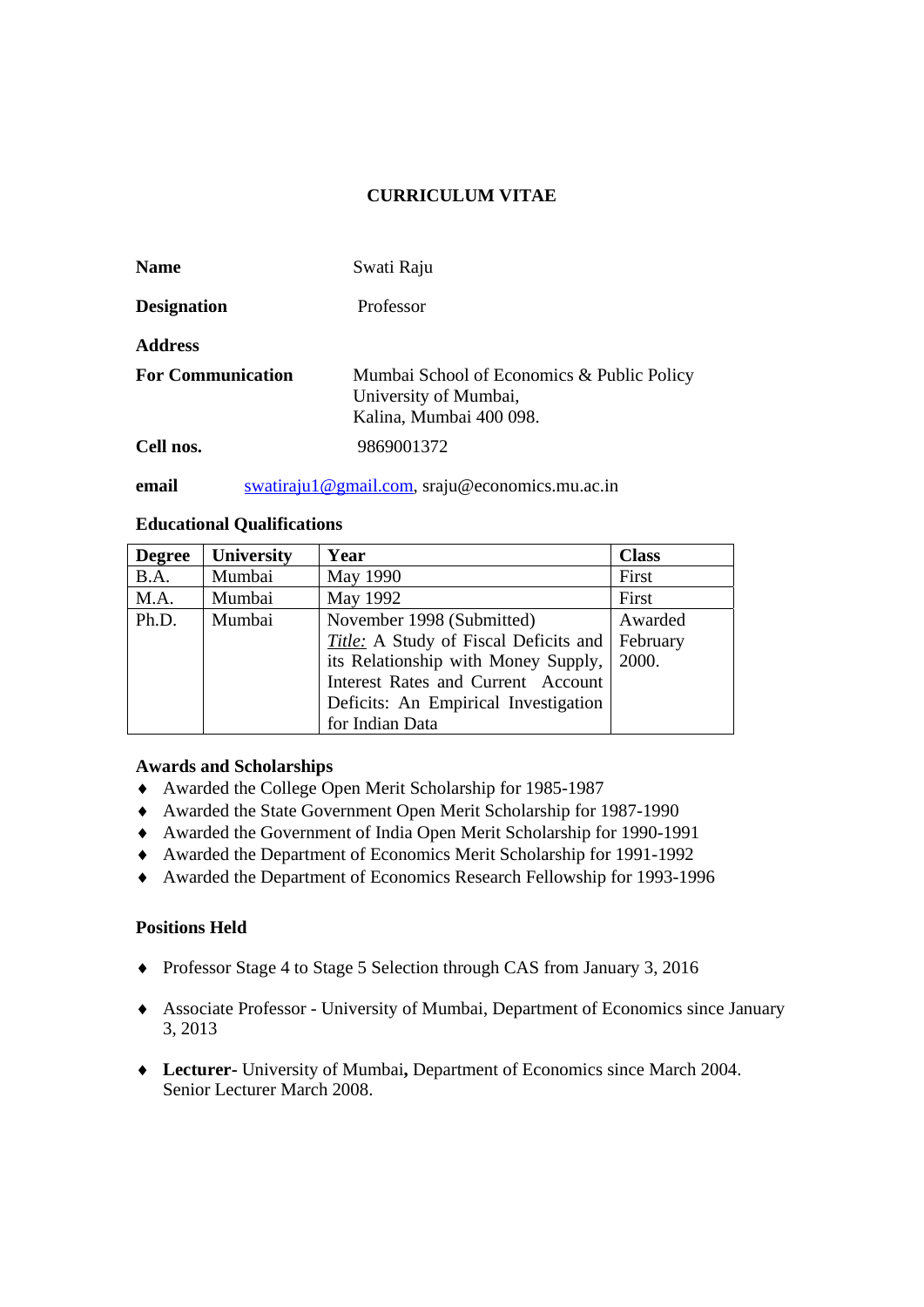- ♦ **Assistant Professor-** Indian Institute of Technology, Bombay**,** Department of Humanities and Social Sciences, Bombay April 2003- March 2004.
- ♦ **Research Associate-** Reserve Bank of India Endowment in Monetary Economics with the Department of Economics, University of Mumbai June 1997- April 2003 and was involved with the teaching of the Financial Economics course.
- ♦ **Lecturer** at the R.A. Podar College of Commerce and Economics during 1992-93 and taught Business Economics to undergraduate students.

#### **Courses: Currently Teaching and Taught Earlier**

Microeconomics, Financial Economics, Financial Derivatives and Banking: Theory & Policy.

Have taught the course in Monetary Policy and Public Economics.

The two courses in Financial Economics and Financial Derivatives cover the basic aspects of Finance theory such as discounted cash flow methods, CAPM model and its extensions, Valuation Models, Bond Pricing- term structure models-pricing of contingent claims and Rational Bubbles, Derivatives: Options, Futures and Swaps and their pricing.

#### **Publications**

### **Papers in Refereed Journals**

- 1. Fiscal Rules and Cyclicality of Fiscal Policy: Evidence from Indian States, *Reserve Bank of India Occasional Papers*, vol.40, no.2, pp.1-32, 2019. (with D. K. Raut)
- 2. Efficiency among sugarcane Farmers of Bhirdachiwadi, Maharashtra: A Case Study, *Indian Journal of Agricultural Economics,* vol.73, no.2, pp. 195-204, April- June 2018.
- 3. Assessing the Efficiency of Urban Co-operative Banks in India, *Central European Review of Economics and Management*, vol.2, no. 1, pp. 11- 42, March 2018.
- 4. Efficiency in Foodgrains Production in India using DEA and SFA, *Central European Review of Economics and Management*, vol.2, no. 1, pp. 79-102, March 2018 (with Rajani Mathur).
- 5. State Fiscal Capacity and Tax Effort: Evidence for Indian States, *South Asian Journal of Macroeconomics & Public Finance*, vol.4, no.2, pp.141-177, December 2015 (with Ajit Karnik)
- 6. Inequality, Income Distribution and Growth in Maharashtra in the 2000s, *Economic and Political Weekly,* vol. 68, no.39, pp.75-81, September 28, 2013 (with Neeraj Hatekar).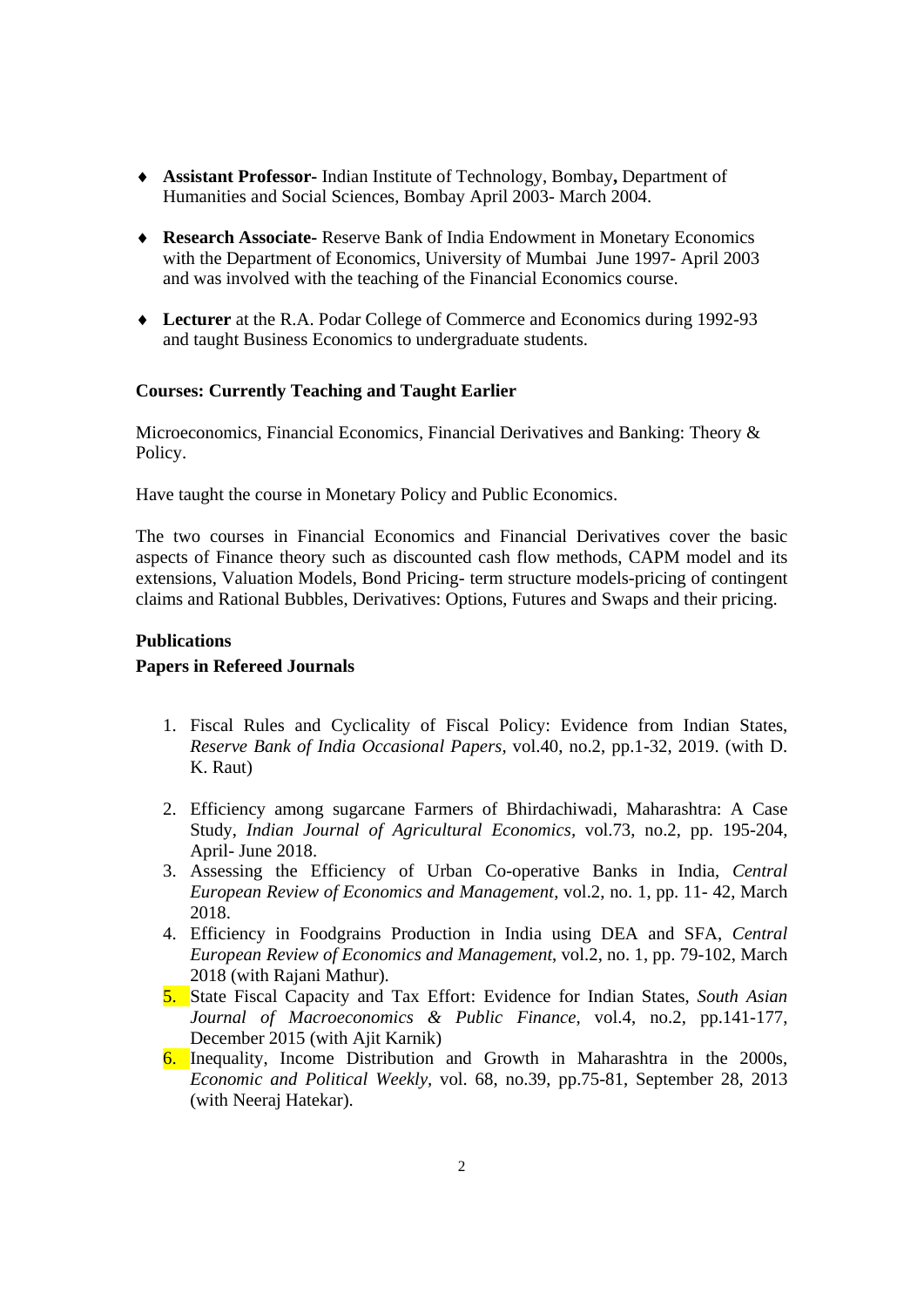- 7. Growth Across States in the 2000s: Evidence of Convergence, *Economic and Political Weekly*, vol.67, no.23, June 9, 2012.
- 8. Analyzing the Fiscal Health of State Governments in India: Evidence from the 14 Major States*, Public Budgeting and Finance,* vol.31, no.3, Fall 2011.
- 9. Capital Charges for Operational Risk in the Indian Banking Sector: Alternative Measures, *Journal of Operational Risk,* vol.5, no.1, Spring 2010 (with Romar Correa).
- 10. The Revenue-Expenditure Nexus: Evidence for India*, Contemporary Issues and Ideas in Social Sciences*, vol.4, no.2, August 2008*.*
- 11. Fiscal Sustainability Analysis of Tamil Nadu, Economic and Political Weekly, vol.63, no.30, July 26 – August 1, 2008.
- 12. Examining Sustainability of State Level Deficits in India, *International Journal of Applied Business and Economic Research*, vol.5, no.2, December 2007.
- 13. Interdependence Between Government Revenues and Expenditures: Evidence for India, *Journal of the Indian School of Political Economy,* vol.17, no.4, October-December 2005.
- 14. Government Revenue from Seigniorage and Inflation Tax: An Estimate for India 1952-2000, *Journal of the Indian School of Political Economy* vol.14, no.2, April-June 2002
- 15. Deficits or Expenditures, What Explains Money Growth Better: An Empirical Estimation of Barro's Hypothesis, *Journal of the Indian School of Political Economy*, vol.13, no.1, Jan-March 2001.
- 16. A Cointegration and Causality Analysis of Fiscal Deficits and Macroeconomic Variables, *Artha Vijnana,* vol.42, no.1, March 2000.
- 17. Impact of Financial Repression in India: Some Empirical Evidence, *Prajnan*, vol.28, no.3, October-December 1999.

#### **Papers in Non-Refereed Journals/ Working Papers**

- 18. Size of Expenditure Multipliers for Indian States: Does the Level of Income and Public Debt Matter?, MPRA Paper No. 104947, October 2019 posted December 30,2020 https://mpra.ub.uni-muenchen.de/104947/1/MPRA\_paper\_104947.pdf (with D.K. Raut)
- 19. Indian Agriculture: Major Challenges, *Homoeconomicus,* May 2017
- 20. Budget 2016-17: An Effort to Transform India through Agriculture and Infrastructure, *IMI Konnect*, vol. 5, no.2, pp.11-14, 2016.
- 21. Inequality, Income Distribution and Growth in Maharashtra in the 2000s, Department of Economics, Working Paper UDE/42/2/2013, February 2013.
- 22. Financial Inclusion: Enabling Inclusive Growth, *The India Economy Review 2010*, vol. 7, March 2010.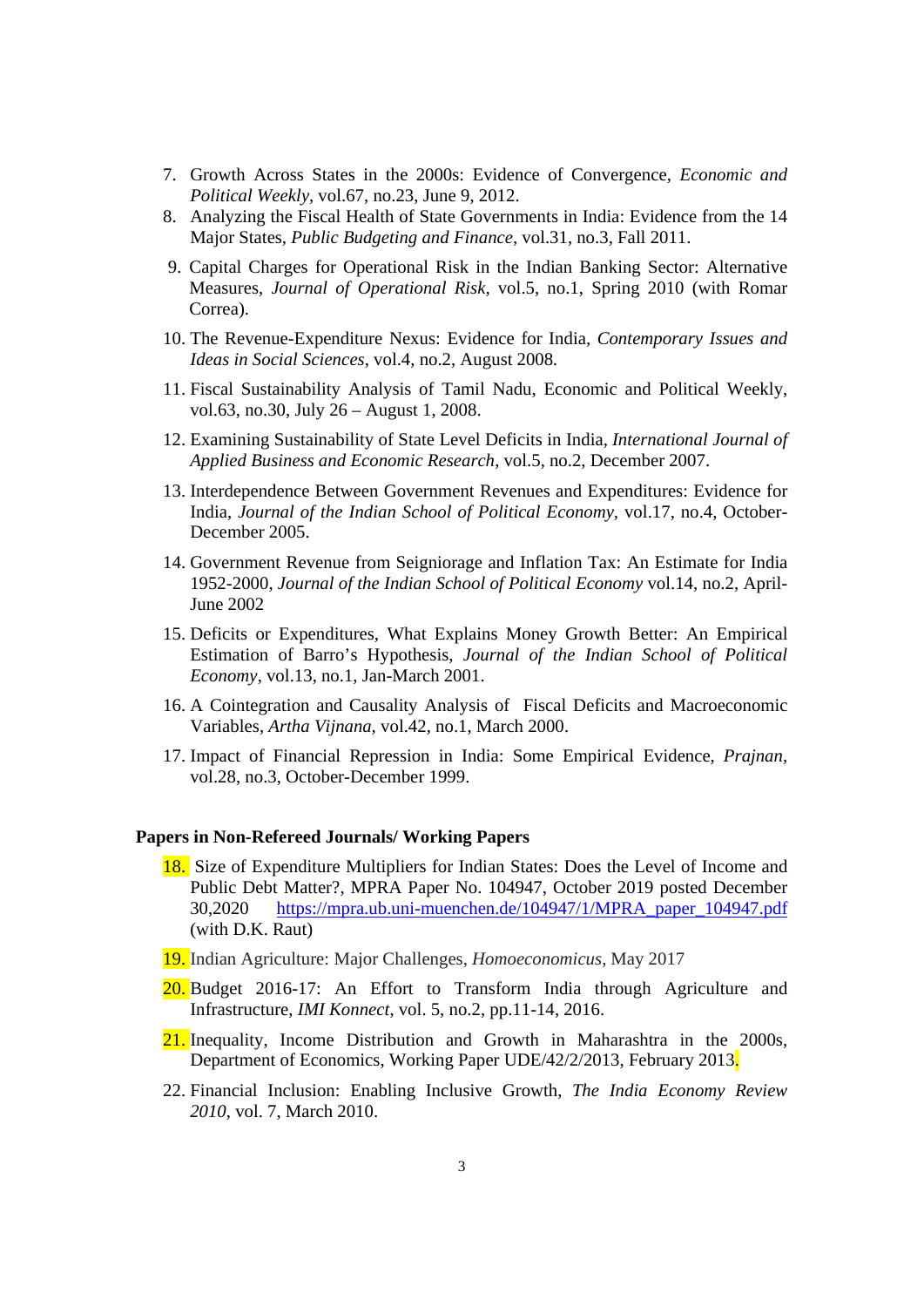- 23. Bharat Va Cheen: Don Praganaschil Arthavyasthancha Tulanatmak Abhays, Samaj Prabodhan Patrika, January-March, 2007 *(in Marathi)*.
- 24. Causality between Governemnt Revenue and Expenditure: Evidence for India, Journal of University of Mumbai (Arts Number), vol.55, no.1, August 2006.
- 25. Inequality, Income Distribution and Growth in Maharashtra in the 2000s, Department of Economics, working Paper UDE/42/2/2013, February 2013.
- 26. State Fiscal Capacity and Tax Effort: Evidence for Indian States, Department of Economics, Working Paper UDE/39/2/2012, February 2012.
- 27. Analyzing the Fiscal Stance of State Governments in India: Evidence from Fourteen Major States, Department of Economics Working Paper, UDE/29/1/2009, March 2009.
- 28. Examining Sustainability of State Level Deficits in India, Department of Economics Working Paper UDE/22/2/2007, June 2007
- 29. Government Expenditures and Receipts: A Causality Analysis for India, Department of Economics Working Paper UDE/16/4/2004, March 2004.
- 30. The Cost of Financial Repression: Impact on Savings, Investment and Growth for India, 1971-1995, Department of Economics Working Paper 99/4, March 1999.

#### **Papers in Books**

31. *India and China: Emergence of the Elephant and The Dragon,* in *The Geo-Politics of the City* (ed.) by Stephen Barber, Forum Press, London Metropolitan University, London, 2007.

#### **Papers in Conference Proceedings**

- 32. Efficiency Among the Sugarcane Farmers of Bhiradachiwadi: A Case Study Using DEA and SFA in Ali, E., Banker, R., Ray, S.C. and L., Chen (ed.) Recent Applications of Data Envelopment Analysis, Proceedings of the 14th International Conference of DEA, Jianghan University, Wuhan, China, May 2016, ISBN: 978 185449 413 9 *(with Rajani Mathur)*
- 33. *Fiscal Sustainability Analysis: Evidence for Andhra Pradesh, Karnataka and Tamil Nadu* in *Finance Commission: Issues of the Southern States* (ed.) by Srivastava D.K., K.R. Shanmugam and C. Bhujanga Rao, Madras School of Economics, Chennai, 2009.

## **Book Review**

34. Mathematical Economics: A Mathematical Approach to Microeconomic Theory by G.M.K. Madnani, Oxford and IBH Publishing Company Private Limited, New Delhi, *Journal of Quantitative Economics*, vol.19, no.1, January 2003.

#### **Newspaper Articles**

35. Gujaratcha Vikas: Pratima ani Vastav, *Loksatta*, August 22, 2013.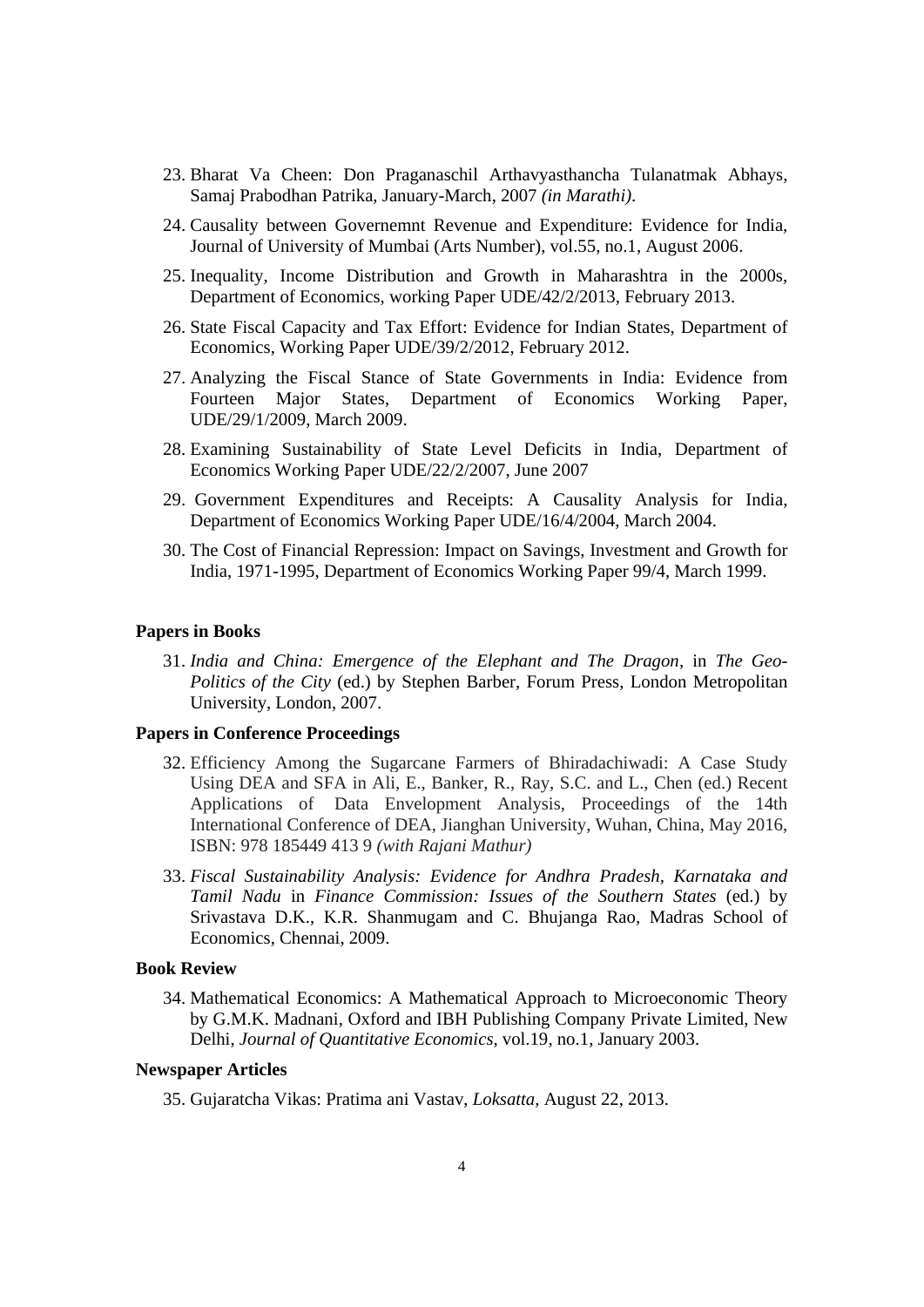## **Projects**

- ♦ Gender Assessment of Institutional Capacity and Women's Safety in Ahmedabad under the Gujarat Resilient Cities Program, World Bank, September- December 2021.
- ♦ Non-Performing Assets of Banks in India: Efficiency in Management for the Indian Institute of Banking and Finance, June 2018.
- ♦ Action Research on Recognising, Reducing and Redistributng Women's Unpaid Work, Action Aid India and UN Women, July 2016- May 2017.
- ♦ Thane District Human Development Report, YASHADA, 2015.
- ♦ Patriarchy and Employment in an Urban Macroeconomic Setting: 1993-94 to 2011- 12, UN Women, October 2015 (with Prof. Ritu Dewan).
- ♦ Gendering Green Growth: A Dialectical Analysis of Gender, Trade & Development in India, UN Women and Asian Development Bank, August 2014 (with Prof. Ritu Dewan).
- ♦ Gender Inequality and Physical Infrastructure, World Bank (2012-13) (with Prof. Ritu Dewan).
- ♦ Operational Risk Measurement for the Indian Banking Sector: Alternative Measures for the Indian Institute of Banking and Finance (2008-09) (with Prof. Romar Correa).
- ♦ Interdependence Between Government Revenues and Expenditures: Evidence for India" Centre for Advanced Study, Department of Economics, University of Mumbai, 2005-06.

## **Papers at Conferences**

- ♦ Measuring the Efficiency of Asset Quality Management of Banks in India, 56th TIES Conference held at Madurai Kamaraj University, January 8-10, 2020.
- ♦ Does Government Expenditure Become More Uniform across Indian States? An Empirical Analysis, 3rd Annual Economics Conference organized by Sarla Anil Modi School of Economics in collaboration with The Indian Econometric Society (TIES) March 9, 2019, NMIMS, Mumbai.
- ♦ Expenditure Multipliers of Indian States: An Evidence from Cointegrated Panel, , 55th TIES Conference, Mumbai, January 8-10, 2019 ( with D.K. Raut)
- ♦ Efficiency of Organic Sugarcane Cultivation: A Case Study of Satara District, Maharashtra, 55<sup>th</sup> TIES Conference, Mumbai, January 8-10, 2019 (with Rajani Mathur)
- ♦ Agricultural Efficiency and Food Security in India, TIES Conference, NISER, Khordha, December 22-24, 2016.
- ♦ Efficiency Among the Sugarcane Farmers of Bhiradichiwadi: A Case Study Using DEA, TIES Conference, IIM Kozhikode, January 4-6, 2016.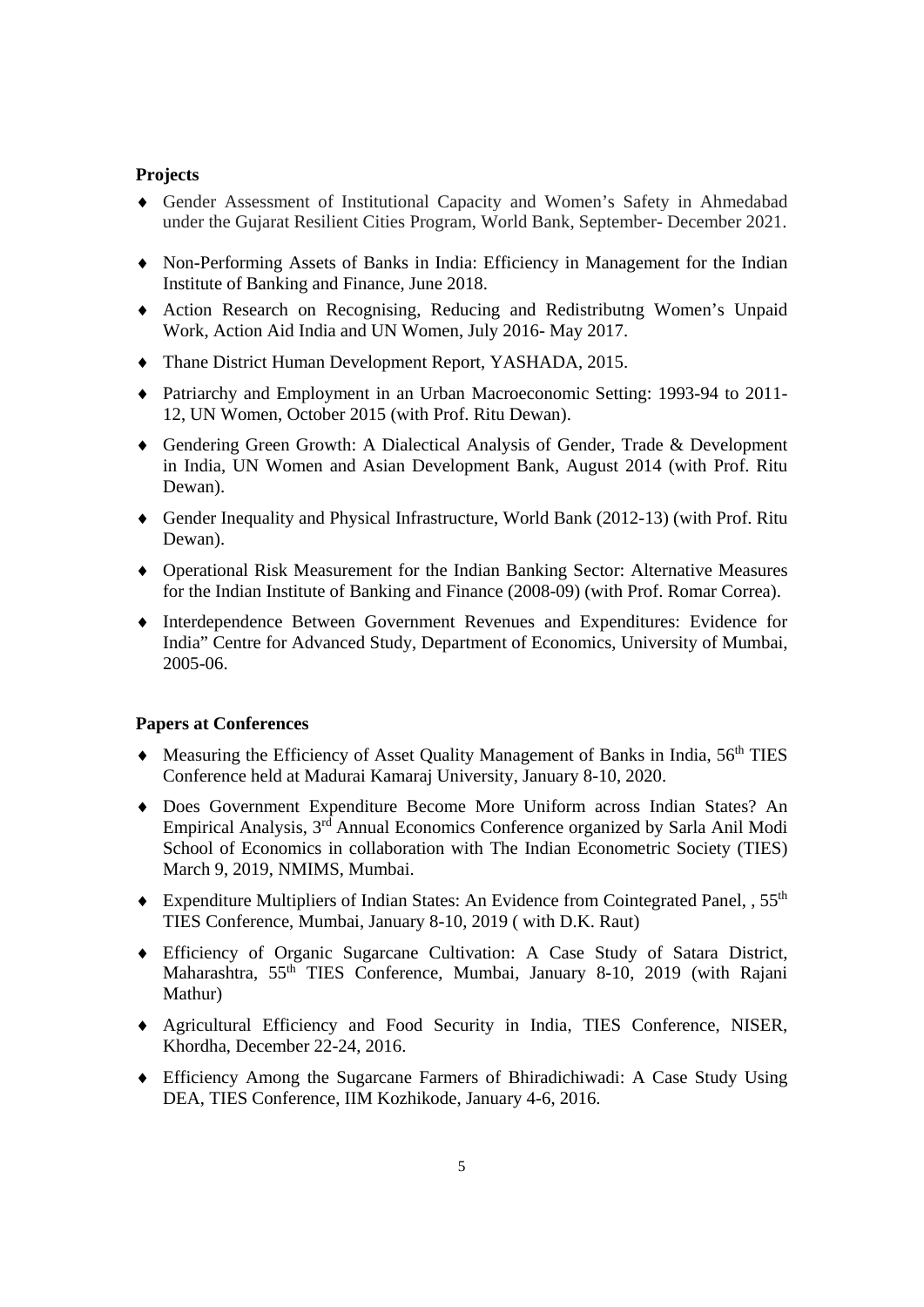- ♦ State Fiscal Capacity and Tax Effort: Evidence for Indian States, Conference on "Papers in Public Economics and Policy", 12-13th March, 2015, National Institute of Public Finance and Policy, New Delhi.
- ♦ Inequality, Income Distribution and Growth in Maharashtra (India) in the 2000s, accepted for Poster Presentation at Conference on Spatial Statistics 2013, June 4-7 2013,Ohio State University, Columbus, Ohio, USA
- ♦ Roads and Women: International Evidence, National Consultation on 'Engendering Physical Infrastructure via PMGSY', UN Women and Center for Women's Studies, Department of Economics, University of Mumbai, April 8-9, 2012.
- ♦ Growth Performance of States: An Assessment for the Eleventh Plan, Paper submitted and accepted at National Seminar on Gujarat Economy: Retrospect and Prospect, MS University of Baroda, 20-21<sup>st</sup> January 2012.
- ♦ Analyzing the Fiscal Health of State Governments in India: Evidence from the 14 Major States, Conference on Public Policy in a Federal Setup, Department of Economics, University of Mumbai, 19-20 February, 2009.
- ♦ Fiscal Sustainability Analysis: Evidence for Andhra Pradesh, Karnataka and Tamil Nadu, Paper presented at the Seminar on Finance Commission: Issues of Southern States, Madras School of Economics, Chennai, December 8-9, 2008.
- ♦ Presented a paper on the chapter on "Institutional Finance and Capital Markets" at a Seminar on 'Economic Survey of Maharashtra' held jointly by the Department of Economics and Directorate of Economics and Statistics, Government of Maharashtra, Department of Economics, University of Mumbai, February 3-4, 2007
- ♦ A Causal Analysis of Government Expenditures and Receipts for India, Paper presented at the 40<sup>th</sup> Annual Conference of The Indian Econometric Society, Bangalore, 13-15 February 2004.
- ♦ Fiscal Deficits and Macroeconomic Variables: A Cointegration and Causality Analysis, Paper Accepted at the 35<sup>th</sup> Annual Indian Econometric Conference held in Jaipur, 1999.

## **Unpublished**

♦ Fiscal and Quasi-Fiscal Deficits for India 1950-51 to 1991-92.

## **Workshops Participated**

- ♦ Workshop on Data Envelopment Analysis, Department of Economics, University of Mumbai, January 17-18, 2013.
- ♦ Workshop of Microfinance Researchers Alliance Program (MRAP), Center for Microfinance, IFMR, Chennai, October 18-19, 2010.
- ♦ Workshop on Econometrics of Financial Markets and Banking: Theory and Practice, IGIDR Mumbai, January 3-8, 2005.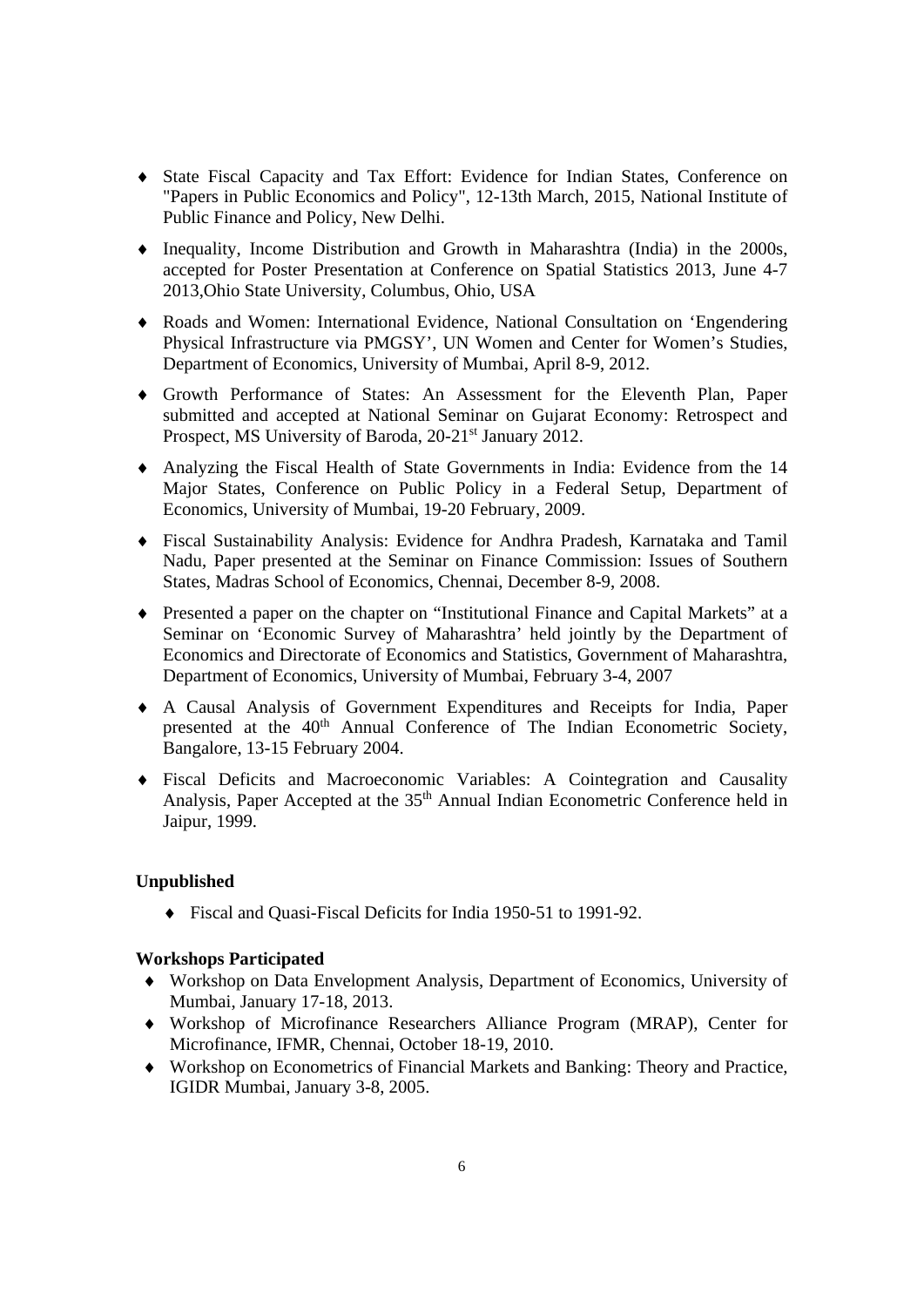♦ Annual Workshop on Applied Bayesian Methods in Econometrics & Forecasting (ABME) conducted at the Economic Analysis Unit, Indian Statistical Institute, Bangalore Centre, March 7-10, 2001.

## **Workshops/Seminars Organized**

- Conference on Big Data and Data Analytics for Public Policy organized under UGC, CAS- VI, March 25, 2022 ( online zoom platform)
- Co-ordinator for the Workshop on Data Envelopment Analysis conducted by Prof. Subhash Ray and Prof. Anand Venkatesh during January 2 - 4, 2018.
- ♦ Co-ordinator, two day Workshop on What Do Economic Models Do For Us?*,* June 22-23, 2017 conducted by Prof. Sudesh Mujumdar.
- Course Co-ordinator, Refresher Course in Macroeconomics & Finance, conducted by the Department of Economics, University of Mumbai under the aegis of UGC Academic Staff College, University of Mumbai, November 18 – December 7, 2013.
- Co-Convener, National Seminar on 'Armed Forces (Special Powers) Act: Nation's, People's and Women's Security', Centre for Women's Studies, Department of Economics, April 10, 2013
- ♦ Co-Convener, National Consultation on 'Engendering Physical Infrastructure via PMGSY', UN Women and Center for Women's Studies, Department of Economics, University of Mumbai, April 8-9, 2012.

# **Invited/Guest Lectures**

- ♦ **Basic Financial Arithmetic,** Refresher Course, MSEPP & UGC-MHRD, University of Mumbai, December 1, 2020.
- ♦ **Basic Concepts in Finance: A Few Building Blocks,** Refresher Course, Babasaheb Ambedkar Marathwada University, December 9, 2020.
- ♦ **Non-Performing Assets of Banks in India: An Analysis,** Refresher Course, N.M. College Mumbai, September 28, 2019.
- ♦ **Fiscal Adjustment under the FRBM in India: Has it been an Illusion?**, K C College, February 15, 2019.
- ♦ **Financial Economics: A Primer,** Lecture at Syllabus Review Meeting Board of Studies, University of Mumbai, February 11, 2019.
- ♦ **Non-Performing Assets and Indian Banks: A Few Insights**, Refresher Course, Ramanand Arya DAV College, Bhandup Mumbai, October 27, 2018.
- ♦ **Loan Efficiency of Public Sector Banks in India,** Refresher Course, October 17, 2018, MSEPP & UGC-MHRD, University of Mumbai.
- ♦ **Non-Performing Assets: The Case of Public Sector Banks in India,** Online Refresher course, October 3, 2018, , MSEPP & UGC-MHRD, University of Mumbai.
- ♦ **Growth in Indian States: Is it Converging?** Online Refresher course, September 26, 2018, , MSEPP & UGC-MHRD, University of Mumbai.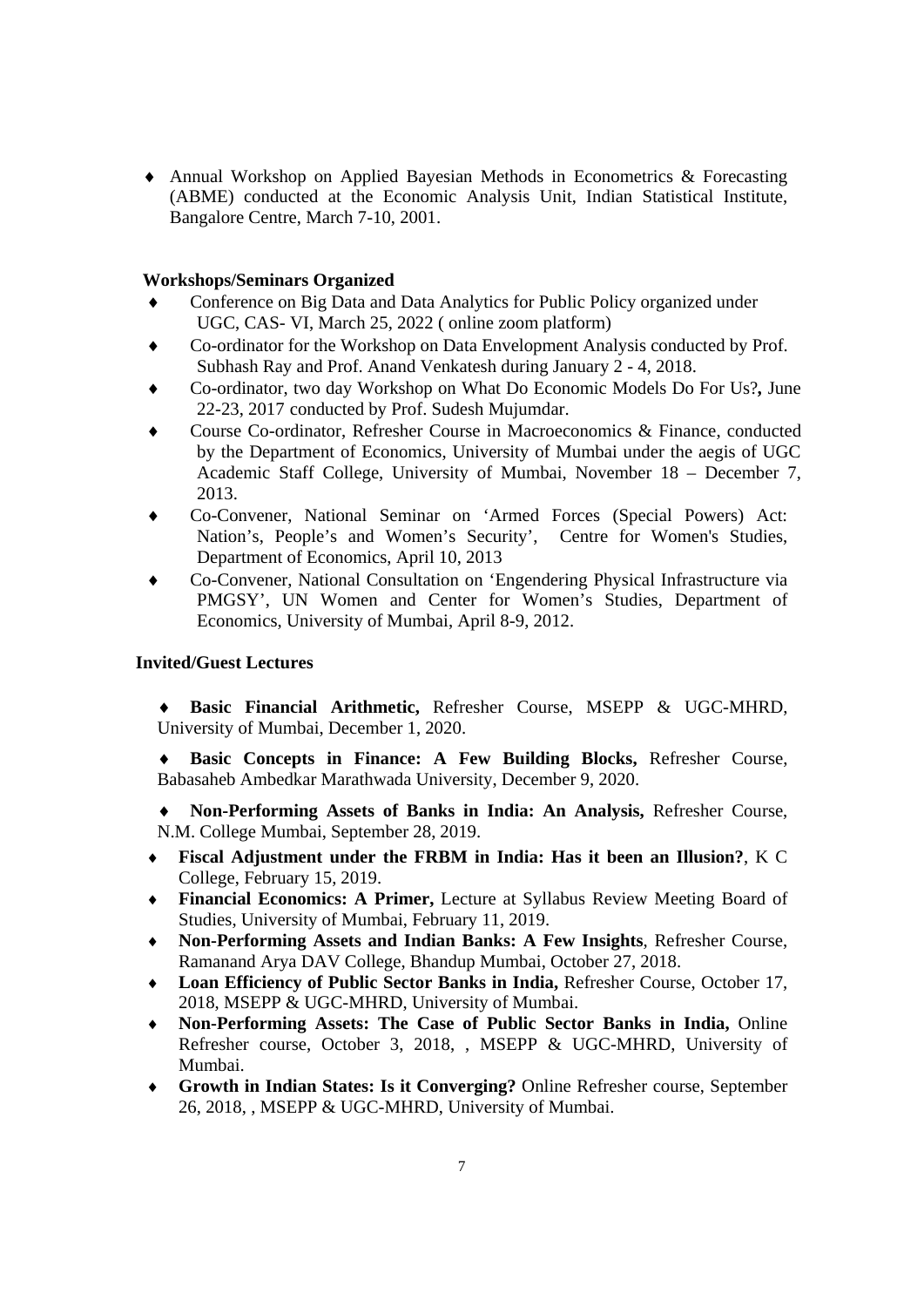- ♦ Lectures on Financial Economics at the Post Graduate Diploma in Quantitative Finance (PGDQF) at National Institute for Securities Management, November-December 2015
- ♦ **State Fiscal Capacity and Tax Effort: Evidence for Indian States**, Refresher Course, Department of Economics, University of Mumbai, December 17, 2014
- ♦ **Financial Arithmetic Using Excel**, Refresher Course, Department of Economics, University of Mumbai, November 27, 2013.
- ♦ **Applications to Development Economics,** Refresher Course, Department of Economics, University of Mumbai, November 29, 2012.
- ♦ **"Basic Financial Arithmetic Using Excel"** for the Refresher Course, Department of Economics, University of Mumbai, November 9, 2011.
- ♦ **Operational Risk: Measurement of Capital Charges for the Indian Banking Sector**, for the Refresher Course, Department of Economics, University of Mumbai, November 7, 2009.
- ♦ **"Liberalization, Privatization, Globalization & their relevance to Indian Economy"** for the Comprehensive Programme On Capital Markets conducted by the Bombay Stock Exchange on 14<sup>th</sup> December 2000.
- ♦ **"Post Liberalization Macro Economy of India"** for the Comprehensive Programme On Capital Markets conducted by the Bombay Stock Exchange on 15<sup>th</sup> December 2000.

# **Ph.D Guidance**

- ♦ Economics of Conventional and Organic Agriculture: Case Study in Maharashtra (Rajani Mathur), Degree Awarded
- ♦ A Study of Multipliers, Convergence and Rules in Fiscal Policies of Indian States (D. K. Raut), Degree Awarded.
- ♦ A Study of Productivity and Regulatory Impact in the Indian Electricity Sector (Souvik Dhar).
- ♦ Agricultural Credit Issues in India ( Nirupam Mehrotra)
- ♦ Non Performing Assets of Banks (S.M. Lokare)

## **Contribution to Institutional Development**

- ♦ Member, of Syllabus Review Committee, B.Sc Economics (with Data Science), Shiv Nadar University, Chennai.
- ♦ VC Nominee on Board of Studies of Sophia College, Jaihind College, University of Mumbai
- ♦ Member, Department Advisory Committee, MSEPP
- ♦ Member, Academic Board, Department of Economics (Autonomous), University of Mumbai.
- ♦ Member, Subject Board Department of Economics (Autonomous), University of Mumbai.
- ♦ Member, Examinations Board Department of Economics (Autonomous), University of Mumbai